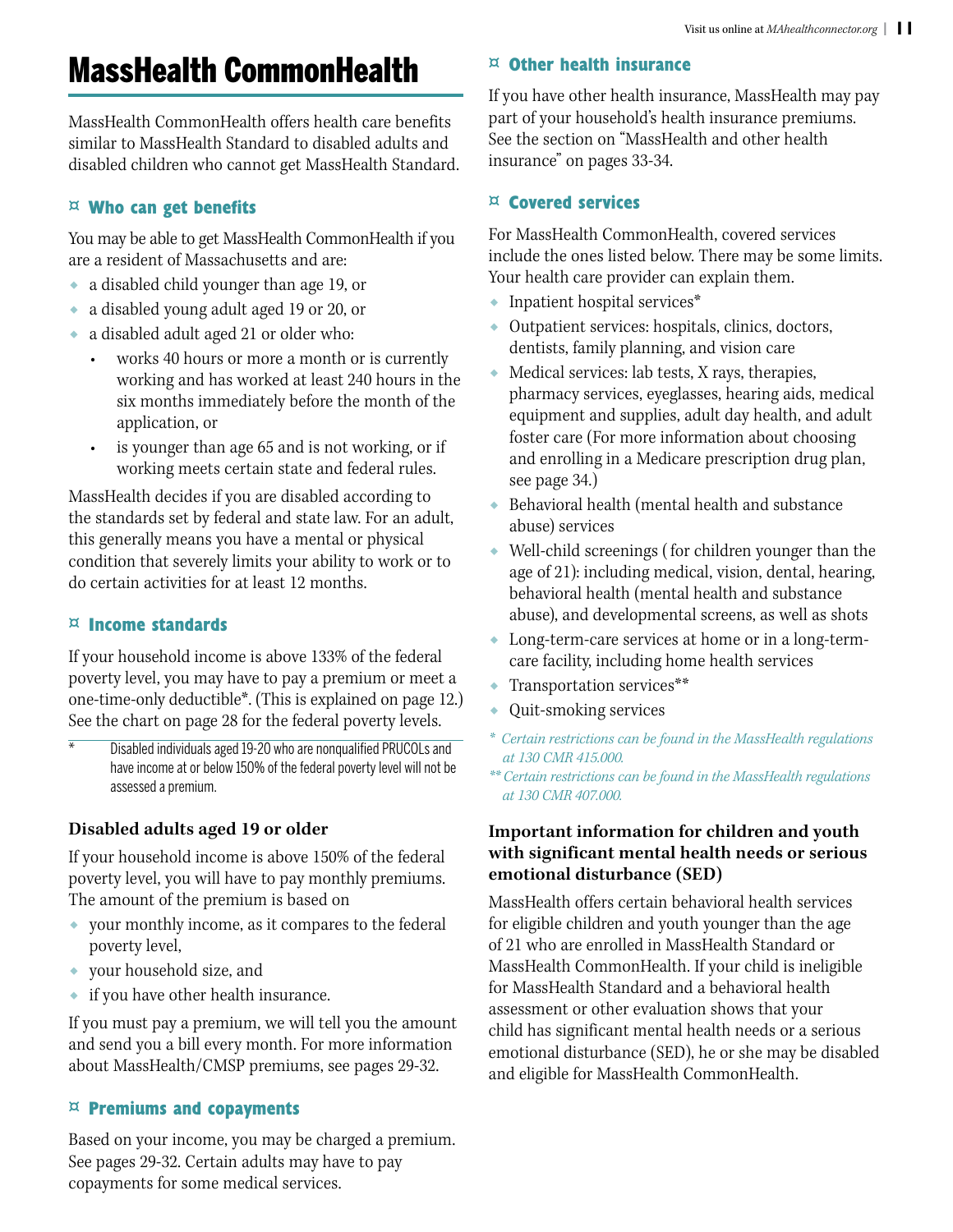# **Additional services for children younger than age of 21**

Children, teens, and young adults younger than age of 21 who are determined eligible for MassHealth CommonHealth are also eligible for Early and Periodic Screening, Diagnosis and Treatment (EPSDT) services, which include all medically necessary services covered by Medicaid law. See 42 U.S.C. §§1396a(a)(10), 1396d(a), and  $1396d(r)$ . This means that MassHealth pays for any medically necessary treatment that is covered by Medicaid law, if it is delivered by a provider who is qualified and willing to provide the service. If the service is not already covered by the child's MassHealth coverage type, the prescribing clinician can ask MassHealth for prior approval (PA) to determine if the service is medically necessary. MassHealth pays for the service if prior approval is given.

*A complete listing and a more detailed description of the services covered can be found in the MassHealth regulations at 130 CMR 450.105. You may have copayments for some services. More information on copayments can be found in the MassHealth regulations at 130 CMR 450.130.*

# **¤ Coverage begins**

If we get all needed information within 90 days, except for proof of disability, (or if you are a pregnant woman or a child or a young adult younger than age 21 who is eligible for provisional health care coverage as described on page 5), your coverage may begin 10 calendar days before the date MassHealth gets your application.

If you are eligible for health care coverage based on a disability, your coverage may begin 10 calendar days before the date MassHealth gets your application.

If you are eligible for premium assistance, you will begin to get payments in the month in which you are determined eligible for premium assistance, or in the month your health insurance deductions begin, whichever is later.

# **The one-time-only deductible**

Certain disabled adults whose income is too high to get MassHealth Standard and who are not working at least 40 hours a month or who have not worked at least 240 hours in the six months immediately before the month of the application must meet a one-time-only deductible before getting MassHealth CommonHealth. The deductible is the amount that a household's income is higher than MassHealth's deductible income standard for a six-month period.

MassHealth will tell you if you must meet a deductible to get MassHealth CommonHealth. You will be told the amount of the deductible. To meet the deductible, you must have medical bills that equal or are more than the deductible amount. You may use the bills of any household member including yourself, your spouse, and your children younger than age 19 to meet your deductible. You are responsible for paying these bills.

You cannot use bills or portions of bills that are covered by other health insurance.

Medical bills that may be used to meet a deductible include

- ◆ the cost of health insurance premiums for your household over the six-month period,
- ◆ unpaid bills you got before or during the deductible period, and
- ◆ bills that were paid during the deductible period.

The deductible period begins 10 calendar days before the date that MassHealth gets your application and ends six months after that date. If you submit bills to meet a deductible, the medical coverage date also begins 10 calendar days before the date MassHealth gets your application.

*A more detailed description of the MassHealth eligibility requirements, including premium schedules, can be found in the MassHealth regulations at 130 CMR 501.000 through 508.000. More details about the one-time-only deductible can be found at 130 CMR 506.000.*

# **The deductible income standard**

| <b>Family Size</b> | Standard |
|--------------------|----------|
|                    | \$542    |
| 2                  | \$670    |
| २                  | \$795    |

#### **Example**

| \$1,991   | monthly income before taxes and<br>deductions for a household of two |
|-----------|----------------------------------------------------------------------|
| $-$ \$670 | income standard for a household<br>of two                            |
|           |                                                                      |
| \$1,321   | excess income                                                        |
| ×б        | six-month period                                                     |
| \$7.926   | deductible amount                                                    |

In this example, a deductible is met when the household has medical bills that are not covered by any other health insurance and the bills total \$7,926.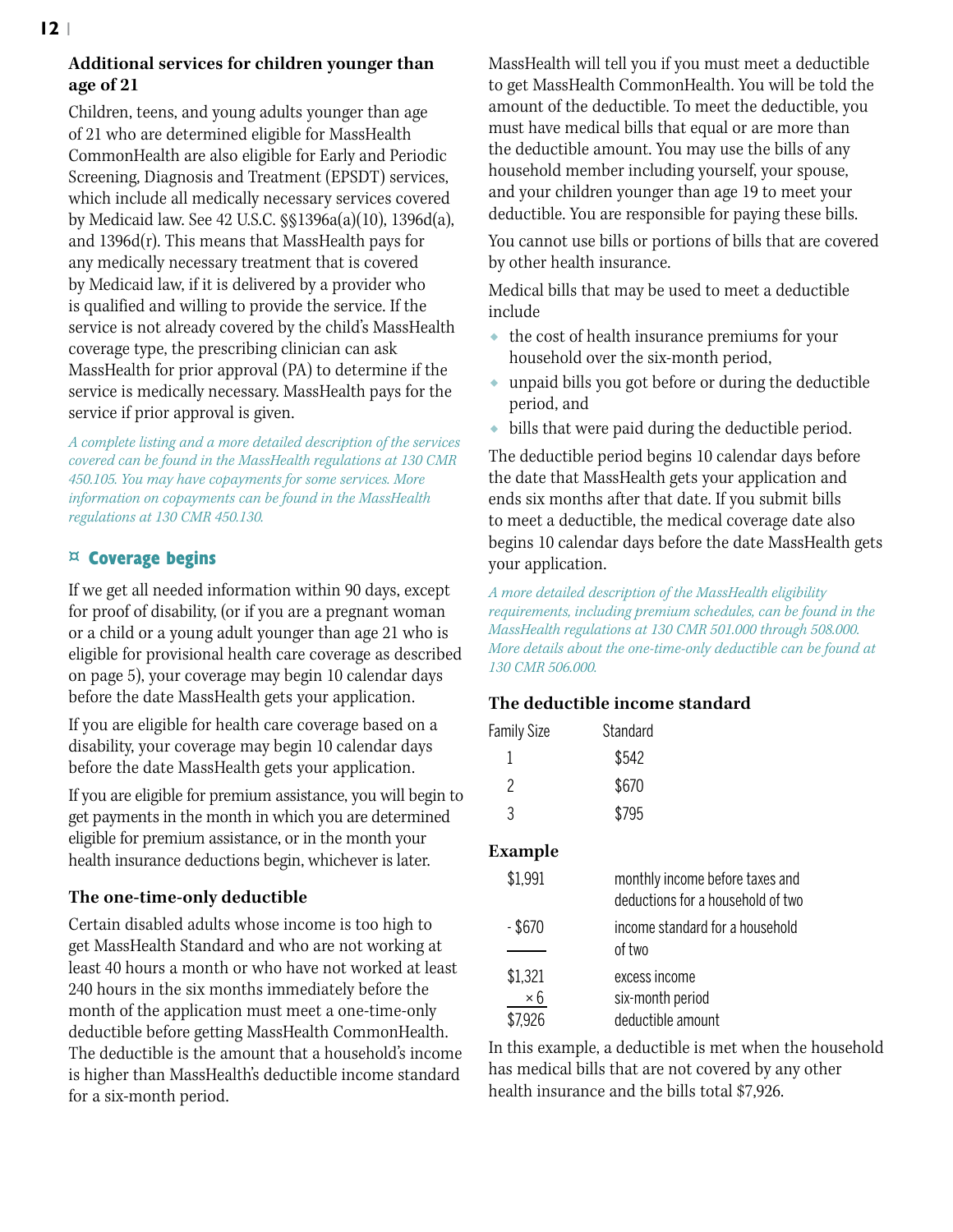# **SECTION 6**

# **How income is counted**

#### **¤ Who is counted in your household for MassHealth and the Health Safety Net**

MassHealth determines household size or household composition at the individual member level in one of two ways.

To calculate financial eligibility for an individual, a household will be constructed for each individual who is applying for or renewing coverage. Different households may exist within a single family, dependent on the family members' familial and tax relationships to each other.

Income of all household members forms the basis for establishing an individual's eligibility. A household's countable income is the sum of the MAGI-based income of every individual included in the individual's household with the exception of children and tax dependents who are not expected to be required to file a tax return.

#### **1. MassHealth MAGI household composition.**

- a. MassHealth will use the MassHealth MAGI household composition rules to determine members eligible for one of the following benefits.
	- MassHealth Standard, except for disabled adults
	- MassHealth CommonHealth for disabled children younger than age 19
	- MassHealth CarePlus
	- MassHealth Family Assistance
	- Small Business Employee Premium Assistance
	- MassHealth Limited
	- Children's Medical Security Plan

b. The household consists of

- taxpayers not claimed as a tax dependent on his or her federal income taxes: If the individual expects to file a tax return for the taxable year in which an initial determination or renewal of eligibility is being made, and does not expect to be claimed as a tax dependent by another taxpayer, the household consists of
	- **–** the taxpayer,
	- **–** the taxpayer's spouse (if living with him or her),
	- **–** all persons who the taxpayer expects to claim as a tax dependent, and
	- **–** the number of expected children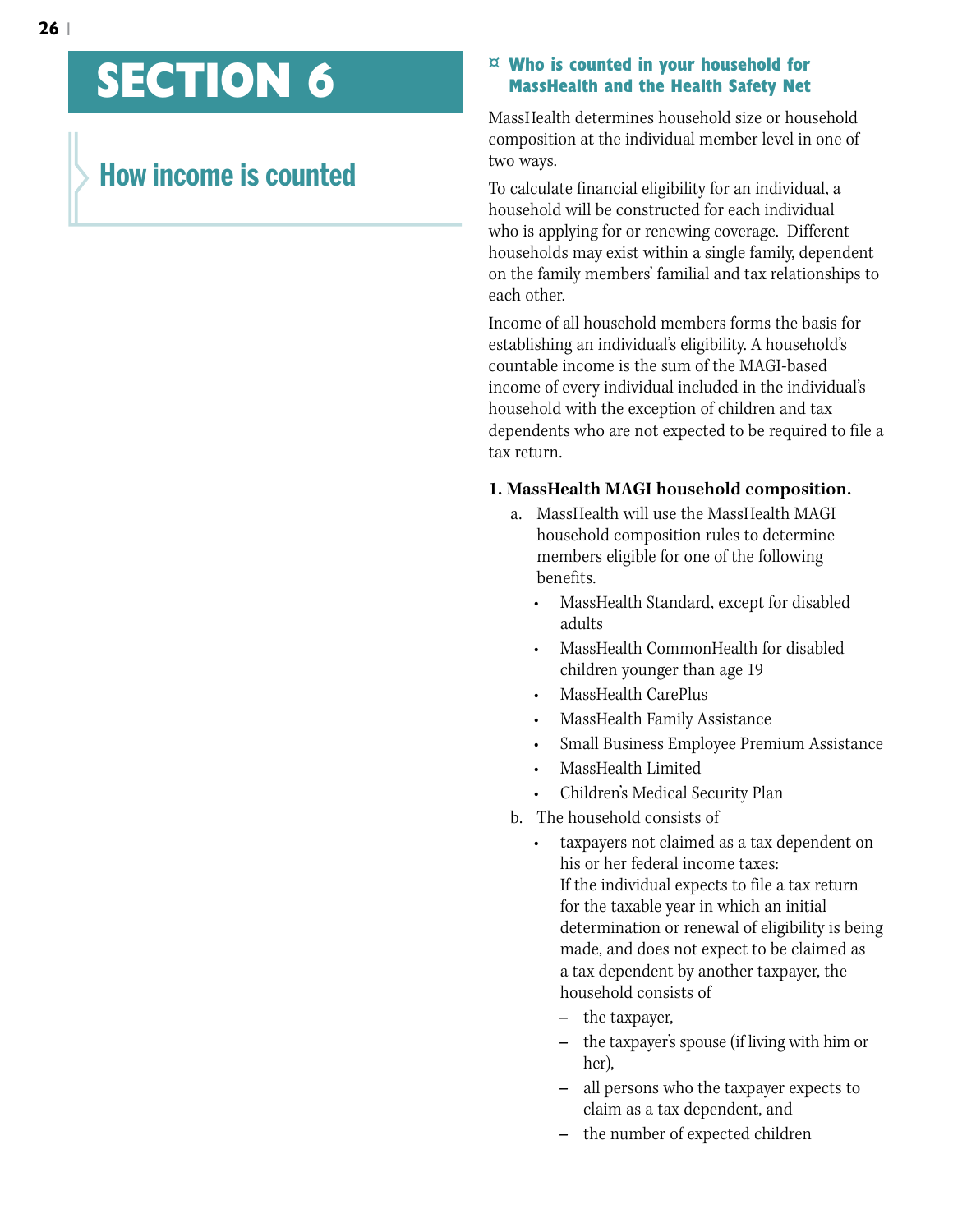individuals claimed as a tax dependent on federal income taxes:

If the individual expects to be claimed as a tax dependent by another taxpayer for the taxable year in which an initial determination or renewal of eligibility is being made and who does not otherwise meet the Medicaid exception rules as described in 130 CMR 506.000, the household consists of

- **–** the individual person claimed as a dependent,
- the dependent's spouse (if living with him or her),
- the taxpayer claiming the individual as a tax dependent,
- any of the taxpayer's tax dependents, and
- the number of expected children
- c. Household size must be determined in accordance with nontax filer rules if any of the following exceptions apply:
	- individuals other than a spouse or a biological, adopted, or step child who expects to be claimed as a tax dependent by another taxpayer,
	- individuals younger than 19 years of age who expect to be claimed by one parent as a tax dependent, and are living with both parents but whose parents do not expect to file a joint tax return, and
	- individuals under 19 years of age who expect to be claimed as a tax dependent by a noncustodial parent.
- d. For an individual who neither files a federal tax return or is not claimed as a tax dependent on a federal tax return, or when any of the exceptions apply as described in 1.c. above, the household consists of the individual and if living with the individual:
	- the individual's spouse,
	- the individual's natural, adopted, and step children younger than age 19,
	- individuals younger than 19 years of age, the individual's natural, adopted, and stepparents and natural, adoptive, and step siblings younger than age of 19, and
	- the number of expected children

# **2. Disabled adult MassHealth household composition.**

- a. MassHealth will use the Disabled Adult MassHealth household composition rules to determine members eligible for one the following benefits.
	- MassHealth Standard for disabled adults aged 21-64
	- MassHealth CommonHealth for disabled adults aged 21-64
	- MassHealth CommonHealth for certain disabled young adults aged 19-20
	- MassHealth Family Assistance for certain disabled individuals
- b. The household consists of
	- the individual,
	- the individual's spouse,
	- the individual's natural, adopted and step children younger than age 19, and
	- the number of expected children.

# **¤ Who is counted in your household for ConnectorCare Plans and premium tax credits**

The Health Connector determines household size or household composition by applying tax filing rules. The household consists of

- ◆ the primary taxpayer,
- ◆ the spouse, and
- ◆ all tax dependents.

Additional tax filing requirements are the following.

- ◆ Married taxpayers are required to file jointly.
- ◆ Recipients of premium tax credits are required to file taxes for the year in which they receive credits.

# **¤ Modified Adjusted Gross Income (MAGI)**

Financial eligibility is based on Modified Adjusted Gross Income (MAGI). MAGI is the income reported on line 22 on the personal 1040 income tax return after the deductions from lines 23-35 have been deducted. Then tax-exempt interest and foreign earned income exclusions are added back in.

# **Countable Income**

- ◆ MAGI methodology includes earned income, such as wages, salary, tips, commissions, and bonuses.
- ◆ MAGI methodology does not count pre-tax contributions to salary reduction plans (of up to \$2,500 or \$5,000 depending on filing status) for payment of dependent care, transportation, and certain health expenses.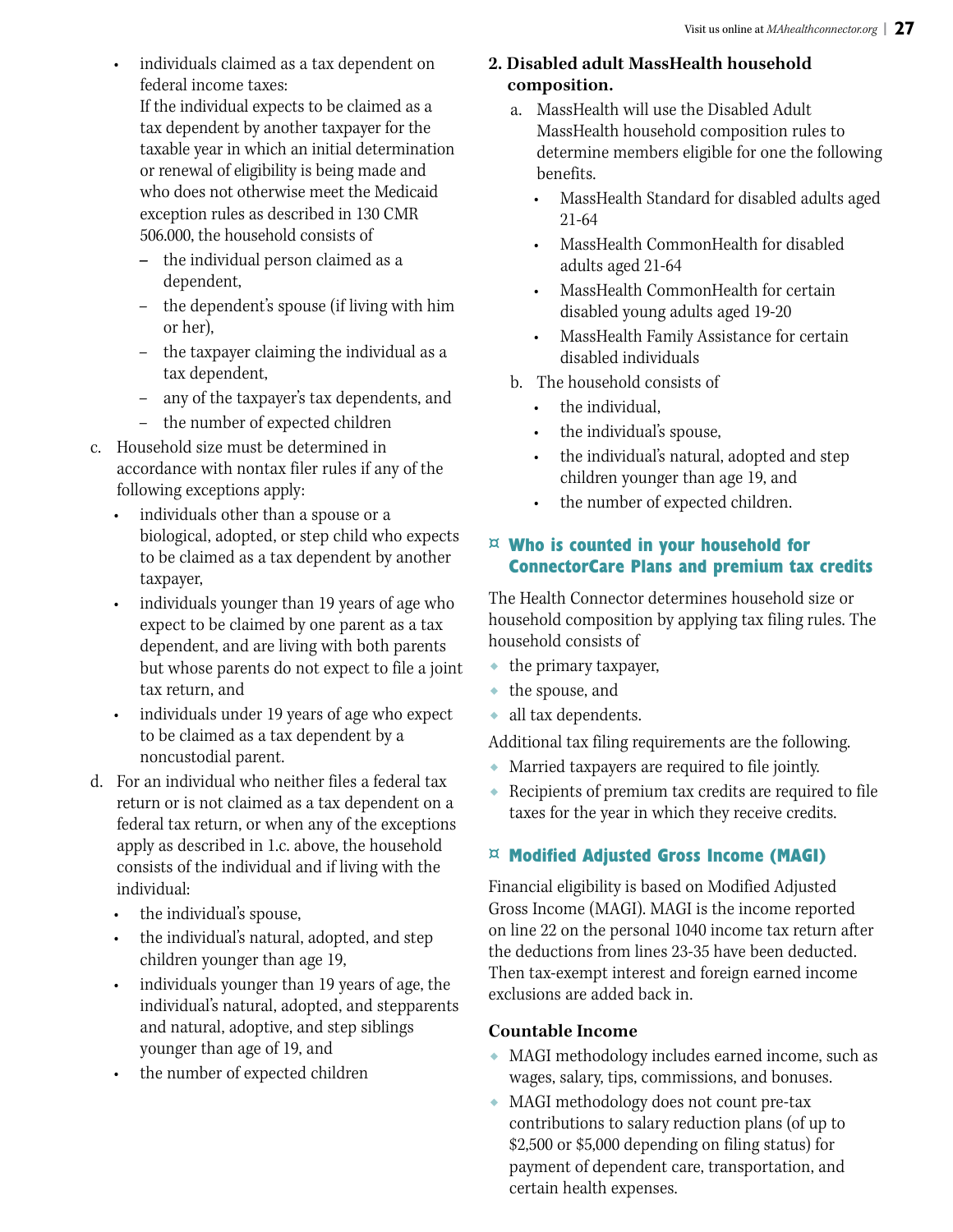- ◆ Self-employment income is included in adjusted gross income, but the tax code allows deductions for various business-related travel and entertainment expenses (up to a limit), and business use of a personal home. If the deductions exceed the income earned from self-employment, the losses can be used to offset other income.
- An amount received as a lump sum is counted as income only in the month received.

Exception: for plans through the Health Connector, income received as a lump sum is countable for the **year** in which it is received.

#### **Deductions**

The following are allowable deductions from countable income when determining MAGI: educator expenses; expenses for reservists; performance artist, or fee-based government officials; health savings account; moving expenses; self-employment taxes; self-employment retirement accounts; penalties on early withdrawal of savings; alimony paid to a former spouse; individual retirement accounts (IRAs); student loan interest; and higher education tuition and fees.

#### **Noncountable Income**

- ◆ Scholarships, awards, or fellowship grants used for education purposes and not for living expenses\*
- $\bullet~$  Distributions to American Indians and Alaska Natives (AI/AN)\*
- ◆ Child support received
- ◆ Income received by a Transitional Assistance to Families with Dependent Children (TAFDC), Emergency Aid to the Elderly, Disabled and Children (EAEDC), or Supplemental Security Income (SSI) recipient
- Sheltered workshop earnings
- ◆ Nontaxable federal veterans' benefits
- Certain income-in-kind
- ◆ Certain room and board income derived from persons living in the applicant's or member's principal place of residence
- ◆ Any other income that is excluded by federal laws other than the Social Security Act
- ◆ Income received by an independent foster care adolescent
- \* Exception: for plans through the Health Connector, income received is countable income.

| <b>Household Size</b>     | 100%    | 5%    | 133%    | 150%    | 200%    | 250%    | 300%     | 400%     |
|---------------------------|---------|-------|---------|---------|---------|---------|----------|----------|
|                           | \$981   | \$50  | \$1,305 | \$1,472 | \$1,962 | \$2,453 | \$2,943  | \$3,924  |
| 2                         | \$1,328 | \$67  | \$1,766 | \$1,992 | \$2,655 | \$3,319 | \$3,983  | \$5,310  |
| 3                         | \$1,675 | \$84  | \$2,227 | \$2,512 | \$3,349 | \$4,186 | \$5,023  | \$6,697  |
| 4                         | \$2,021 | \$102 | \$2,688 | \$3,032 | \$4,042 | \$5,053 | \$6,063  | \$8,084  |
| 5                         | \$2,368 | \$119 | \$3,149 | \$3,552 | \$4,735 | \$5,919 | \$7,103  | \$9,470  |
| 6                         | \$2,715 | \$136 | \$3,610 | \$4,072 | \$5,429 | \$6,786 | \$8,143  | \$10,857 |
| 7                         | \$3,061 | \$154 | \$4,071 | \$4,592 | \$6,122 | \$7,653 | \$9,183  | \$12,244 |
| 8                         | \$3,408 | \$171 | \$4,532 | \$5,112 | \$6,815 | \$8,519 | \$10,223 | \$13,630 |
| <b>Additional Persons</b> | \$347   | \$18  | \$462   | \$520   | \$694   | \$867   | \$1,040  | \$1,387  |

#### **Federal Poverty Levels (Monthly)**

MassHealth updates the federal poverty levels each year based on changes made by the federal government. The income levels above reflect the standards as of March 1, 2015.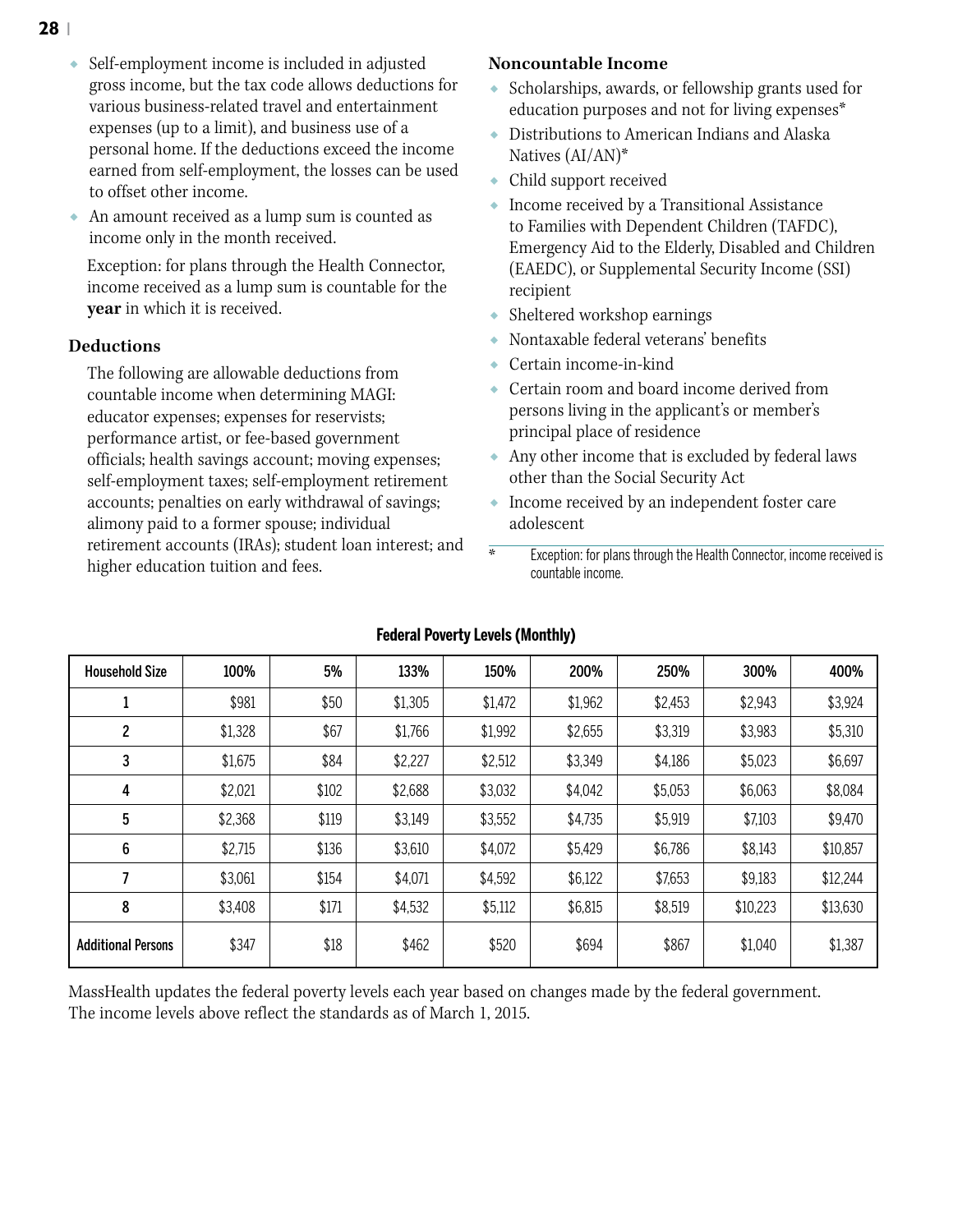# **SECTION 7**

# **Premiums and copays**

### **¤ Copay and premium information for American Indians/Alaska Natives**

American Indians and Alaska Natives who have received or are eligible to receive a service from an Indian health care provider or from a non Indian health care provider through referral from an Indian health care provider are exempt from paying copays and premiums, and may get special monthly enrollment periods as MassHealth members.

*A more detailed definition of who is considered to be an American Indian or Alaska Native can be found in the MassHealth regulations at 130 CMR 501.000.* 

# **¤ MassHealth/CMSP premiums**

MassHealth may charge a monthly premium to certain MassHealth members who have incomes above 150% of the federal poverty level. MassHealth may also charge a monthly premium to members of the Children's Medical Security Plan (CMSP) who have incomes at or above 200% of the federal poverty level. MassHealth and CMSP premium amounts are calculated based on a member's household MAGI and household size as described in the Premium Billing Family Group (PBFG) rules in Part B of this section.

If you have to pay a monthly premium, MassHealth will send you a notice with the premium amount. You will also get a bill every month. If you do not pay your premium payments, your benefits may end.

If MassHealth decides you must pay a premium for benefits, you are responsible for paying these premiums unless you tell MassHealth to close your case within 60 days from the date your eligibility was determined or a premium hardship waiver was approved.

MassHealth may refer past due premium balances (delinquent accounts) to the State Intercept Program (SIP) for recovery.

*State Intercept Program regulations can be found at 815 CMR 9.00.*

# **A. Premium Billing Family Groups (PBFG)**

- 1. Premium formula calculations for MassHealth and CMSP premiums are based on the Premium Billing Family Group (PBFG). A premium billing family group consists of
	- an individual.
	- a couple—two persons who are married to each other according to the laws of the Commonwealth of Massachusetts,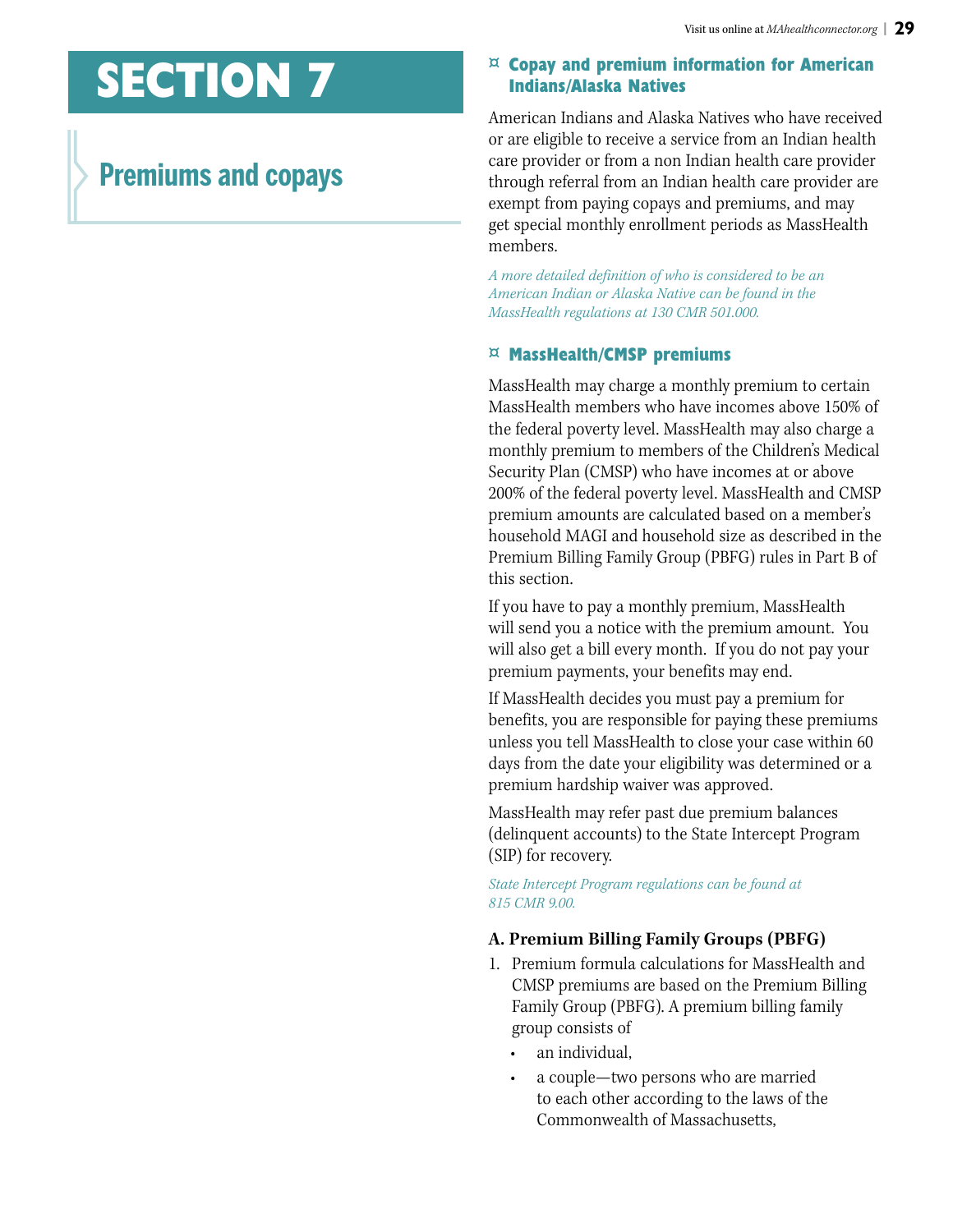- (a) a child or children younger than age 19, any of their children, and their parents,
- (b) siblings younger than age 19 and any of their children who live together even if no adult parent or caretaker relative is living in the home, or
- (c) a child or children younger than age 19, any of their children, and their caretaker relative when no parent is living in the home.
- 2. A child who is absent from the home to attend school is considered as living in the home. A parent may be a natural, step, or adoptive parent. Two parents are members of the same premium billing family group as long as they are both mutually responsible for one or more children who live with them.
- 3. MassHealth and CMSP premiums for children younger than age 19 with household income at or below 300% of the federal poverty level will have their premium amount determined using the lowest percentage of the federal poverty level of all children in the PBFG. If any child in the PBFG has a percentage of the federal poverty level at or below 150% of the federal poverty level, premiums for all children younger than age 19 in the PBFG will be waived.
- 4. MassHealth and CMSP premiums for children younger than age 19 with household income greater than 300% of the federal poverty level, and all premiums for young adults or adults are calculated using the individual's federal poverty level.

# **B. Individuals within a PBFG that are approved for more than one premium billing coverage type**

When the PBFG contains members in more than one coverage type or program, including CMSP, who are responsible for a premium or required member contribution, the PBFG is responsible for only the higher premium amount or required member contribution.

When the PBFG includes a parent or caretaker relative who is paying a premium for and is getting a ConnectorCare plan and premium tax credits, the premiums for children in the PBFG will be waived once the parent or caretaker relative has enrolled in and begun paying for a ConnectorCare plan.

# **C. MassHealth Standard and Premium Formula for Members with Breast or Cervical Cancer**

The premium formula for MassHealth Standard members with breast or cervical cancer whose eligibility is described in 130 CMR 506.000 is as follows.

| <b>Standard Breast and/or Cervical Cancer Premium Formula</b> |                             |
|---------------------------------------------------------------|-----------------------------|
| % of Federal Poverty Level (FPL)                              | <b>Monthly Premium Cost</b> |
| Above 150% to 160%                                            | \$15                        |
| Above 160% to 170%                                            | \$20                        |
| Above 170% to 180%                                            | \$25                        |
| Above 180% to 190%                                            | \$30                        |
| Above 190% to 200%                                            | \$35                        |
| Above 200% to 210%                                            | \$40                        |
| Above 210% to 220%                                            | \$48                        |
| Above 220% to 230%                                            | \$56                        |
| Above 230% to 240%                                            | \$64                        |
| Above 240% to 250%                                            | \$72                        |

# **D. MassHealth CommonHealth Premium Formulas**

- 1. The premium formula uses age, income, and whether or not the member has other health insurance.
- 2. The premium formula for MassHealth CommonHealth members whose eligibility is described in 130 CMR 506.000 is as follows.
	- The full premium formula for children younger than age 19 with household income between 150% and 300% of the federal poverty level is provided below.

# **CommonHealth Full Premium Formula Children younger than age 19 between 150% and 300% FPL**

| % of Federal Poverty Level (FPL) | Monthly Premium Cost                  |
|----------------------------------|---------------------------------------|
| Above 150% to 200%               | \$12 per child<br>(\$36 PBFG maximum) |
| Above 200% to 250%               | \$20 per child<br>(\$60 PBFG maximum) |
| Above 250% to 300%               | \$28 per child<br>(\$84 PBFG maximum) |

• The full premium formula for young adults aged 19 or 20 with household income above 150% of the federal poverty level, adults aged 21 and older with household income above 150% of the federal poverty level, and children with household income above 300% of the federal poverty level is provided below. The full premium is charged to members who have no health insurance and to members for whom the MassHealth agency is paying a portion of their health insurance premium.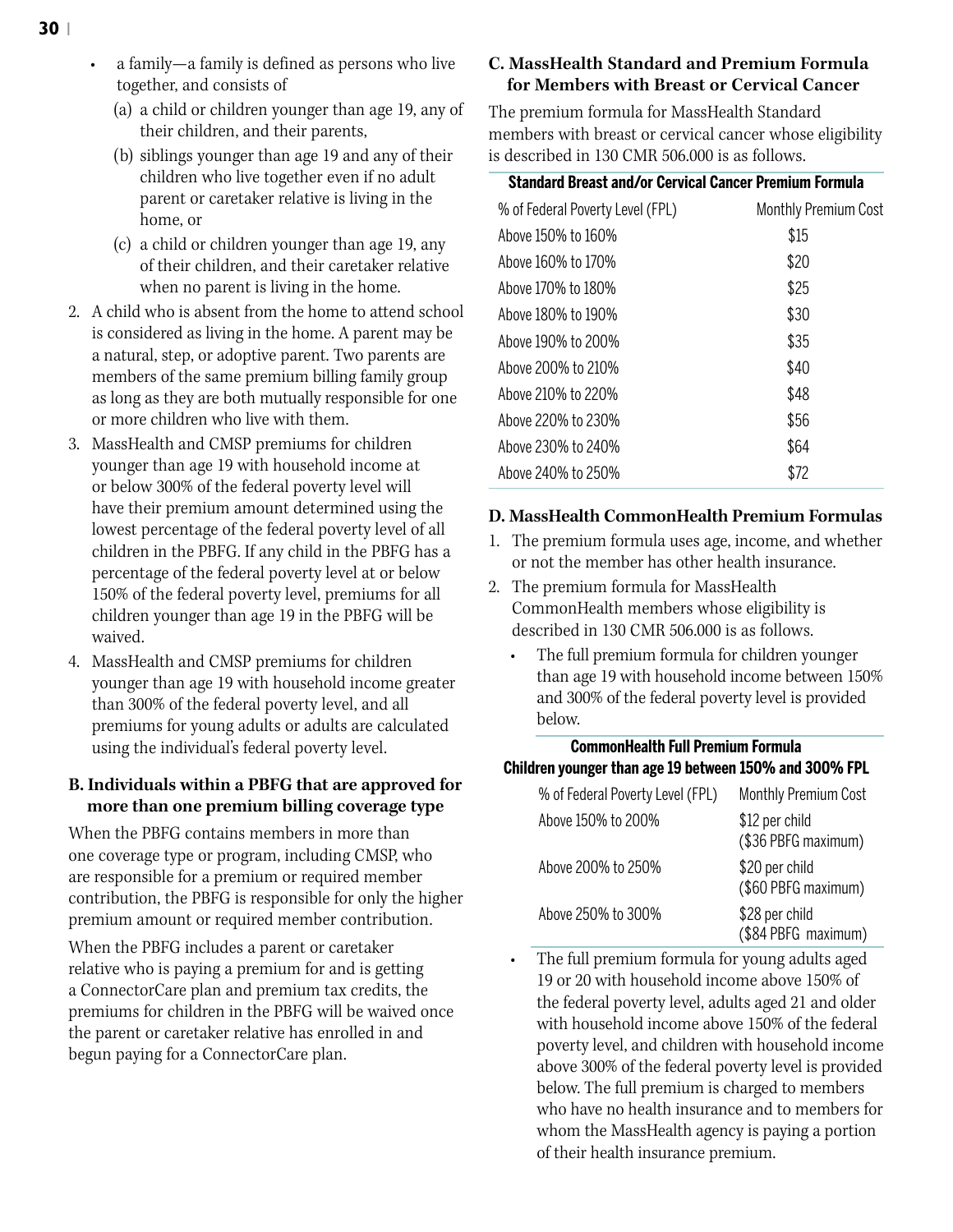#### **CommonHealth Full Premium Formula Young Adults and Adults above 150% FPL and Children above 300% FPL**

| <b>Base Premium</b>                | Additional<br>Premium Cost                                  | Range of Monthly<br>Premium Cost |
|------------------------------------|-------------------------------------------------------------|----------------------------------|
| Above 150% FPL–<br>start at \$15   | Add \$5 for each<br>additional 10% FPL<br>until 200% FPL    | $$15 - $35$                      |
| Above 200% FPL–<br>start at \$40   | Add \$8 for each<br>additional 10% FPL<br>until 400% FPL    | \$40-\$192                       |
| Above 400% FPL-<br>start at \$202  | Add \$10 for each<br>additional 10% FPL<br>until 600% FPL   | \$202-\$392                      |
| Above 600% FPL-<br>start at \$404  | Add \$12 for each<br>additional 10% FPL<br>until 800% FPL   | \$404-\$632                      |
| Above 800% FPL-<br>start at \$646  | Add \$14 for each<br>additional 10% FPL<br>until 1,000% FPL | \$646-\$912                      |
| Above 1,000%<br>FPL-start at \$928 | Add \$16 for each<br>additional 10% FPL                     | \$928 + greater                  |

The supplemental premium formula for young adults, adults, and children is provided below. A lower supplemental premium is charged to members who have health insurance that the MassHealth agency does not contribute to. Members getting a premium assistance payment from MassHealth are not eligible for the supplemental premium rate.

#### **CommonHealth Supplemental Premium Formula**

| % of Federal Poverty Level (FPL) | Premium Cost        |
|----------------------------------|---------------------|
| Above 150% to 200%               | 60% of full premium |
| Above 200% to 400%               | 65% of full premium |
| Above 400% to 600%               | 70% of full premium |
| Above 600% to 800%               | 75% of full premium |
| Above 800% to 1,000%             | 80% of full premium |
| Above 1,000%                     | 85% of full premium |

• CommonHealth members who are eligible to get a premium assistance payment, as described in 130 CMR 506.000, that is less than the full CommonHealth premium will get their premium assistance payment as an offset to the CommonHealth monthly premium bill, and will be responsible for the difference.

# **E. MassHealth Family Assistance Premium Formulas**

1. The premium formula for MassHealth Family Assistance children whose eligibility is described in 130 CMR 506.000 is as follows.

| <b>Family Assistance for Children Premium Formula</b> |                                       |  |  |
|-------------------------------------------------------|---------------------------------------|--|--|
| % of Federal Poverty Level (FPL)                      | Monthly Premium Cost                  |  |  |
| Above 150% to 200%                                    | \$12 per child<br>(\$36 PBFG maximum) |  |  |
| Above 200% to 250%                                    | \$20 per child<br>(\$60 PBFG maximum) |  |  |
| Above 250% to 300%                                    | \$28 per child<br>(\$84 PBFG maximum) |  |  |

- 2. The premium formulas for MassHealth Family Assistance HIV-positive adults whose eligibility is described in 130 CMR 506.000 are as follows. The premium formula uses income and whether or not the member has other health insurance.
	- The full premium formula for Family Assistance HIV-positive adults between 150% and 200% of the federal poverty level is charged to members who have no health insurance and to members for whom the MassHealth agency is paying a portion of their health insurance premium. The full premium formula is provided below.

| <b>Family Assistance for HIV+ Adults Premium Formula</b> |                             |  |  |
|----------------------------------------------------------|-----------------------------|--|--|
| % of Federal Poverty Level (FPL)                         | <b>Monthly Premium Cost</b> |  |  |
| Above 150% to 160%                                       | \$15                        |  |  |
| Above 160% to 170%                                       | \$20                        |  |  |
| Above 170% to 180%                                       | \$25                        |  |  |
| Above 180% to 190%                                       | \$30                        |  |  |
| Above 190% to 200%                                       | \$35                        |  |  |

• The supplemental premium formula for Family Assistance HIV-positive adults is charged to members who have health insurance that the MassHealth agency does not contribute to. The supplemental premium formula is provided below.

# **Family Assistance for HIV+ Adults Supplemental Premium Formula**

| % of Federal Poverty Level (FPL) Monthly Premium Cost |                     |
|-------------------------------------------------------|---------------------|
| Above 150% to 200%                                    | 60% of full premium |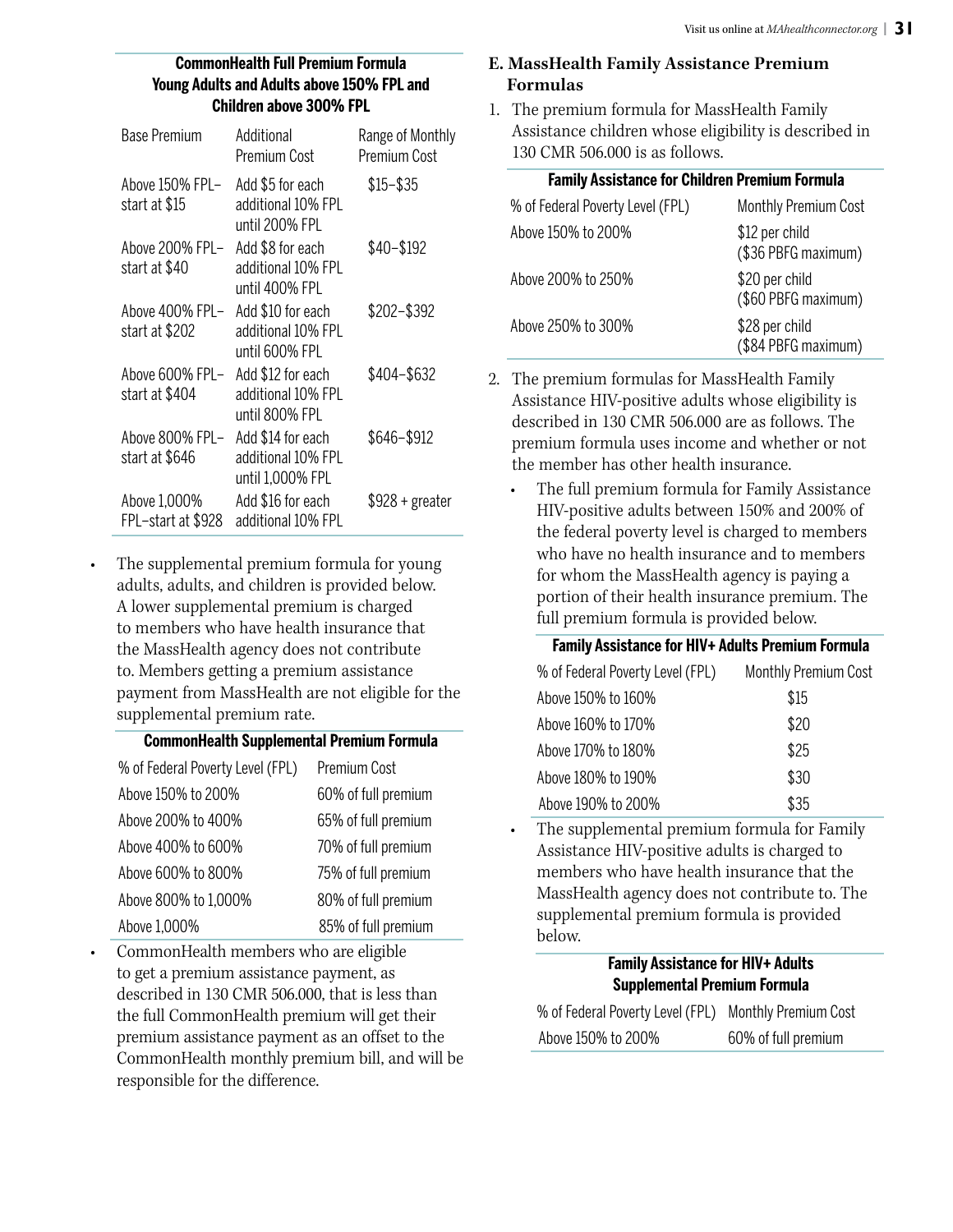#### **Family Assistance for Nonqualified PRUCOL Adults Premium Formula**

The premium formula can be found at 956 CMR 12.00.

### **F. Children's Medical Security Plan (CMSP) Premium Formula**

The premium formula for CMSP members whose eligibility is described in 130 CMR 506.000 is as follows.

#### **CMSP Premium Schedule**

| % of Federal Poverty Level (FPL)                                     | Monthly Premium Cost                                                     |
|----------------------------------------------------------------------|--------------------------------------------------------------------------|
| Greater than or equal to 200%,<br>but less than or equal to 300.9%   | \$7.80 per child per month;<br>family group maximum<br>\$23.40 per month |
| Greater than or equal to 301.0%,<br>but less than or equal to 400.0% | \$33.14 per premium billing<br>family group per month                    |
| Greater than or equal to 400.1%                                      | \$64.00 per child per month                                              |

# **Members Exempted from Premium Payment**

The following members are exempt from premium payments.

- MassHealth members who have proved that they are American Indians or Alaska Natives who have received or are eligible to receive an item or service provided by the Indian Health Service, an Indian tribe, a tribal organization, an urban Indian organization, or by a non-Indian health care provider through referral, in accordance with federal law
- MassHealth members with family group income at or below 150% of the federal poverty level
- Pregnant women
- Children younger than age one getting MassHealth Standard
- Children whose parent or guardian in the Premium Billing Family Group is eligible for a ConnectorCare plan and premium tax credits and has enrolled in and begun paying for a ConnectorCare plan.

#### **¤ MassHealth Copayments**

Certain adults may have to pay copayments (copays) for some medical services.

- ◆ Pharmacy services. There is a \$1 copay for certain prescriptions such as those used to treat hypertension, diabetes, and high cholesterol, and a \$3.65 copay for most other prescriptions.
- ◆ Nonpharmacy services. There is a \$3 copay for an acute inpatient hospital stay.

The maximum amount MassHealth members have to pay is

- \$250 for pharmacy services per calendar year;
- \$36 for nonpharmacy services per calendar year; and
- ◆ 5% of the member's MAGI of the MassHealth MAGI household or the MassHealth Disabled Adult household per calendar quarter, including both copayments and any applicable premium payments.

*For more information about MassHealth copayments, see 130 CMR 506.000.*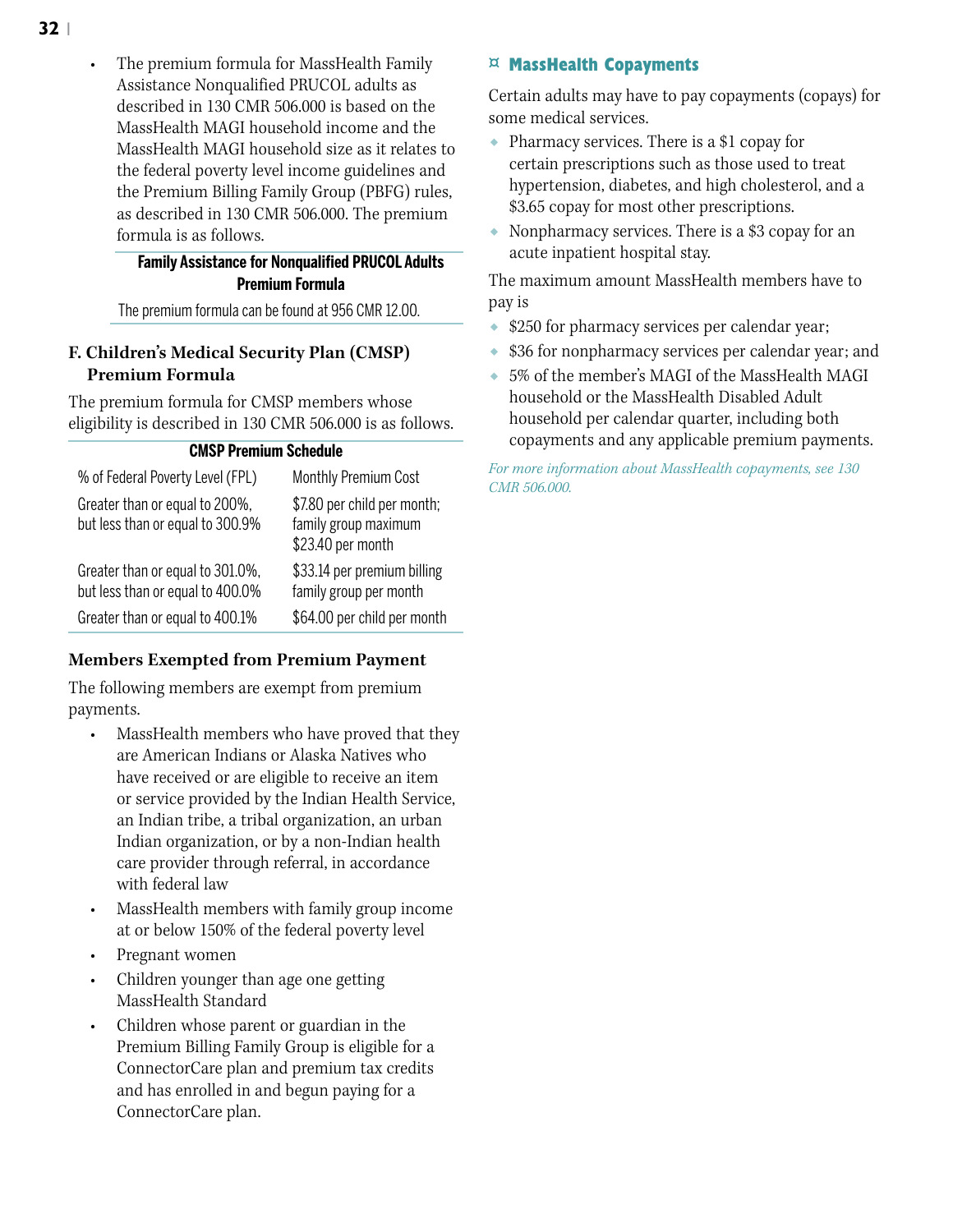# **SECTION 8**

# **Other things you need to know**

#### **¤ Choosing a health plan and a doctor**

If you are approved for MassHealth Standard, CarePlus or Family Assistance, and do not have other health insurance, you must choose a doctor and a health plan through MassHealth. For Standard, CarePlus, and Family Assistance members without health insurance, you get coverage before you enroll in a health plan, but you are still required to enroll.

Soon after we tell you that you can get MassHealth, we will send you information in an enrollment package that explains the MassHealth health plan choices you have and tells you how to enroll. You do not have to enroll in a health plan through MassHealth if you are eligible for

- MassHealth Limited; or
- ◆ any other MassHealth coverage type and have other health insurance.

Choosing a health plan and doctor for yourself and your household is an important decision. If you need help making this decision, you can call the toll-free telephone number that is in the enrollment package and talk to a Customer Service Representative. The Customer Service Representative is trained to help you make the choice that is best for you and your household. If you are required to enroll in a health plan and you do not choose one, MassHealth will choose one for you.

*More information about choosing a health plan through MassHealth can be found in the MassHealth regulations at 130 CMR 508.000.*

#### **¤ MassHealth and other health insurance**

To get and keep MassHealth, you must

- ◆ apply for and enroll in any health insurance that is available to you at no cost, including Medicare,
- ◆ enroll in health insurance when MassHealth determines it is cost effective for you to do so, or
- ◆ keep any health insurance that you already have.

You must also give MassHealth information about any health insurance that you or a household member already have or may be able to get. We will use this information to decide

- ◆ if the services covered under your health insurance meet MassHealth's standards, and
- ◆ what we may pay toward the cost of your health insurance premium.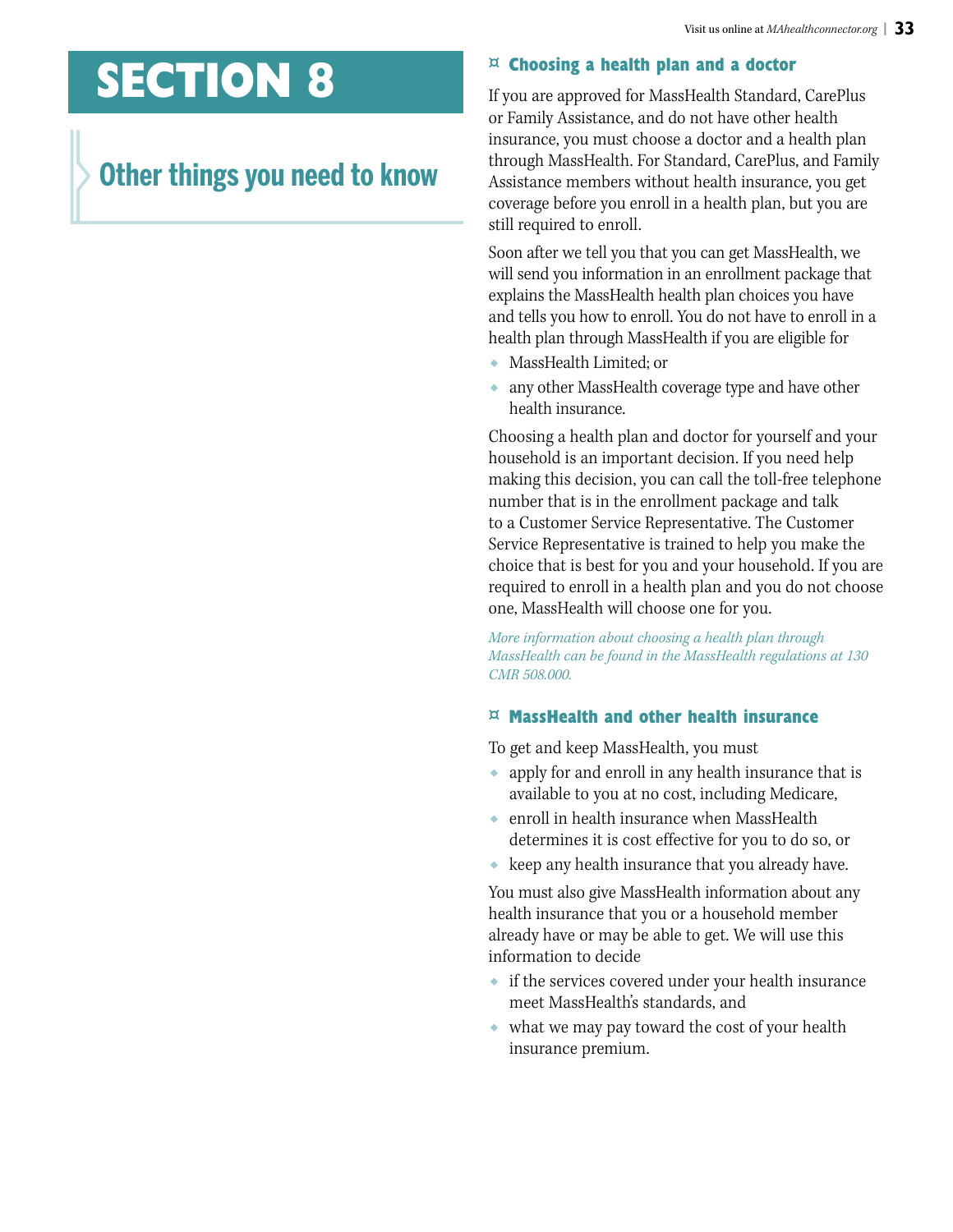Under MassHealth, we may pay part of your health insurance premiums if

- ◆ your employer contributes at least 50% of the cost of the health insurance premiums; and
- ◆ the health insurance plan meets the Basic Benefit Level (that is if it provides comprehensive medical coverage to its members including MassHealthrequired health care benefits).

#### **¤ Prior approval**

For some medical services, your doctor or health care provider has to get approval from MassHealth first. This is called "prior approval." Medical services that are covered by Medicare do not need prior approval from MassHealth.

### **¤ Choosing and enrolling in a Medicare prescription drug plan**

If you are eligible for both Medicare and MassHealth, Medicare provides most of your prescription drug coverage through a Medicare prescription drug plan. This means you must choose and enroll in a Medicare prescription drug plan. If you do not choose a drug plan, Medicare will choose one for you. You may change plans at any time. Visit www.medicare.gov or call 1-800-MEDICARE for information about how to choose and enroll in a Medicare prescription drug plan that is best for you. If you are enrolled in a Program of All-Inclusive Care for the Elderly (PACE) or Senior Care Options (SCO) plan, One Care Plan, a Medicare Advantage plan, a Medicare supplement (Medigap) plan, or have drug coverage through a current or former employer, be sure to contact your plan to find out more information about whether or not to enroll in a Medicare prescription drug plan.

#### **¤ Out-of-pocket expenses**

In some cases, MassHealth can pay you back for medical bills that you paid before you got your MassHealth approval notice. We will do this if

- ◆ we denied your eligibility and later decided that the denial was incorrect; or
- ◆ you paid for a MassHealth covered medical service that you got before we told you that you would get MassHealth. In this case, your health care provider must pay you back and bill MassHealth for the service. The provider must accept the MassHealth payment as payment in full.

#### **¤ Out-of-state emergency treatment**

MassHealth is a health care program for people living in Massachusetts who get medical care in Massachusetts. In certain situations, MassHealth may pay for emergency treatment for a medical condition when a MassHealth member is out of state\*. If an emergency occurs while you are out of state, show your MassHealth card and any other health insurance cards you have, if possible. Also, if possible, tell your primary care provider or health plan within 24 hours of the emergency treatment. If you are not enrolled in a health plan through MassHealth, but instead get premium assistance, your other health insurance may also pay for emergency care you get out of state.

*\* Per MassHealth regulation 130 CMR 450.109(B), MassHealth does not cover any medical services provided outside the United States and its territories.*

#### **¤ MassHealth members turning age 65**

If you are or will soon be aged 65, and do not have children younger than age 19 living with you, you must meet certain income and asset requirements to keep getting MassHealth. We will send you a new form to fill out to give us the information we need to make a decision. If you can keep getting MassHealth, you will not get your medical care through a MassHealth managed care plan. Instead, you can get your medical care from any other MassHealth health care provider.

#### **¤ If you or members of your household are in an accident**

If you or any members of your household are in an accident or are injured in some other way, and get money from a third party because of that accident or injury, you will need to use that money to repay whoever paid the medical expenses related to that accident or injury.

- 1. You will have to pay MassHealth for services that were covered by MassHealth or CMSP.
	- If you are applying for MassHealth or CMSP because of an accident or injury, you will need to use the money to repay the costs paid by MassHealth for all medical services you and your household get.
	- If you or any members of your household are in an accident, or are injured in some other way, after becoming eligible for MassHealth or CMSP, you will need to use that money to repay only the costs paid by MassHealth or CMSP for medical services provided because of that accident or injury.